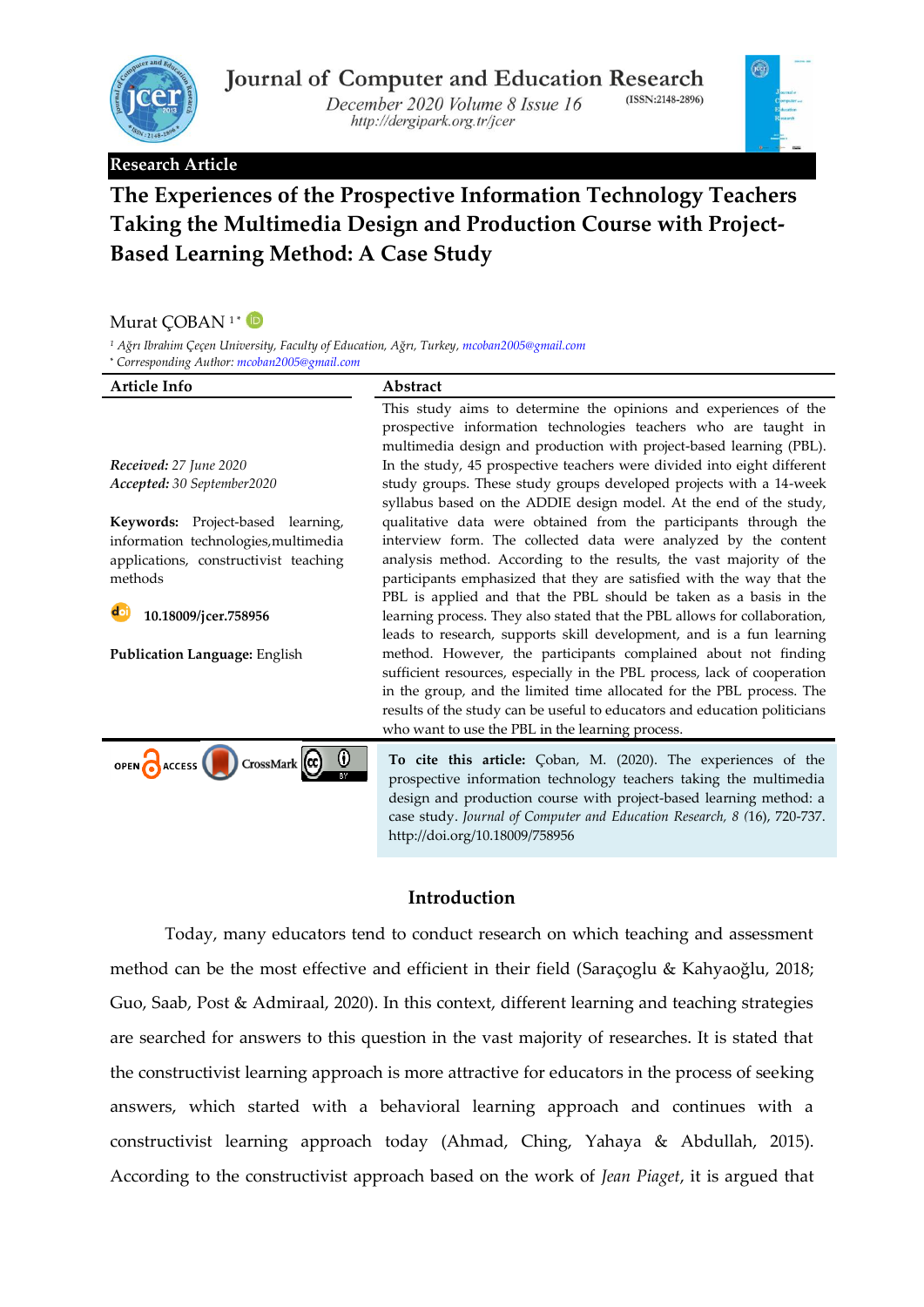people cannot be given information directly, but that students should configure their own knowledge through their previous knowledge and experience (Chisanu, Sumalee, Issara & Charuni, 2012). In the constructivist learning approach, students can learn through active learning (Apaydin & Kandemir, 2017), developing their critical skills, and guiding their learning processes. For this reason, in the classes where the constructivist approach is applied, students have many opportunities, such as learning by doing, developing their critical skills, and shaping their learning processes as active participants (Gulbahar & Tinmaz, 2006).

Especially given that higher education institutions focus on providing students with research skills rather than on providing them with professional knowledge and skills (Guo et al., 2020), it can be argued that teaching approaches that give the opportunity to constructivist learning are more important. It is therefore emphasized that the constructivist teaching approach gives students the opportunity to solve a real problem and to structure their knowledge. Also, thanks to the constructivist approach, students get the opportunity to bridge the gap between the knowledge they learn in school and practice in real life (Holmes, 2012). In this context, project-based learning (PBL), one of the constructivist teaching approaches, is an attractive way in the process of using theoretical knowledge in real life (Chen & Yang, 2019). The PBL is a constructivist teaching method that supports students' participation in the problem-solving process (Doppelt, 2003). According to another definition, the PBL refers to an inquiry-based teaching method that helps students structure their knowledge in the process of developing real-world products and performing meaningful projects (Krajcik & Shin, 2014). As a result, in the basic philosophy of the PBL, there is a motivating effect that causes the student's perception of "I must learn" rather than the "I need to learn" message that the teacher emphasizes on the student (Lenz, Wells & Kingston, 2015, p. 68).

During the PBL, students have to define the problem, discuss their ideas, make inquiries, collect data, analyze the collected data, share their findings with their peers, and solve problems (Bell, 2010). While the students experience the PBL, they are also provided to understand the related concepts (Krajcik & Czerniak, 2014, p. 6). In addition, since the PBL is related to real-world experiences, students can increase learning motivations (Bender, 2012, pp. 8-10; Krajcik & Czerniak, 2014, p. 6), help them focus on learning content (Holm, 2011),

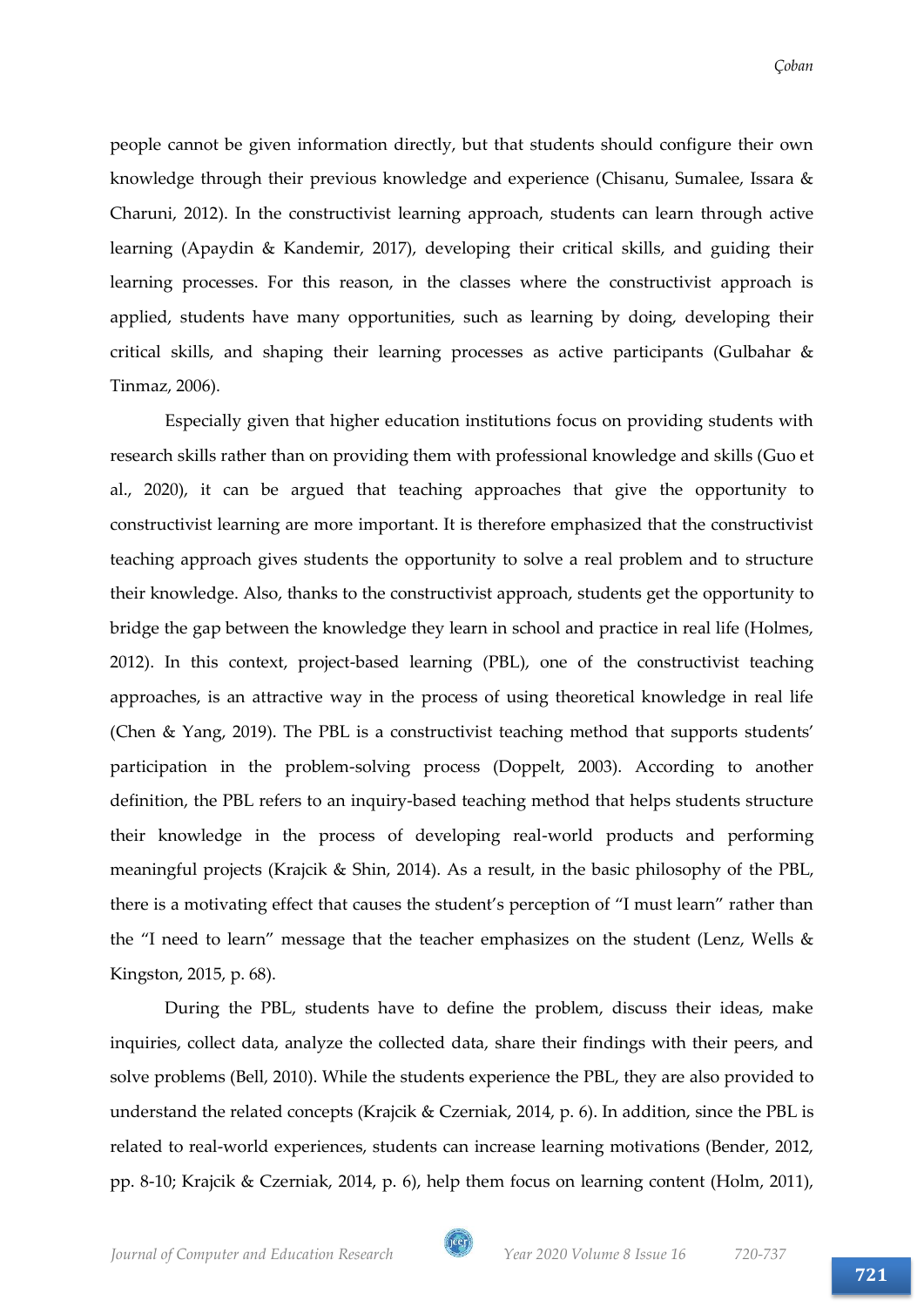positively affect their attitudes towards learning (Tseng, Chang, Lou & Chen, 2013) and help develop their metacognitive skills, which allows them to monitor and organize their own performances (Markham, Larmer & Ravits, 2003, p. 7). In this context, the PBL is used in many different disciplines. Among these disciplines, there are disciplines such as science (Tierney et al., 2020), Science, Technology, Engineering and Mathematic (STEM) (Tseng et al., 2013), nursery (Wu et al., 2018), foreign language (Sadeghi, Biniaz & Soleimani, 2016), information technologies (Celik et al., 2018).

Considering that the PBL is a teaching approach that places the student in the center (Krajcik & Shin, 2014), it is important to explore students' responses, perspectives, and expectations about this approach. There are some recent studies in the literature on students' responses to the PBL during the learning process. For example, Assaf (2018) found that the PBL on language education motivates most of the students, improves their attitudes towards the course, and develops their performance. Vogler et al. (2018) emphasized that teachers should monitor students in the learning process and guide them in case of need, according to their findings from students within the framework of the PBL. They also recommended that students should consider the resource and time parameters they need during the PBL.

Berbegal-Mirabent, Gil-Doménech and Alegre (2017) stated that the PBL gives students the opportunity to learn based on experience. Raycheva, Angelova and Vodenova (2017) stated that students generally need more teacher support and time as a result of the PBL they applied. They also emphasized that the students were pleased with the new learning items of course objectives and knowledge, but that the students faced various difficulties within the group. For example, some students stated that the responsibilities or duties within the group were not shared equally, that team members were not responsible for completing the tasks in the project, and that they did not support each other sufficiently. As a result of one of the PBL applied, it was stated that this type of learning can be challenging and confusing for students, especially in the first weeks of the course (Dauletova, 2014). In addition, the researcher argued that the students' encounter with a new learning experience might cause an enormous transformation of the students' past learning habits, cognitive structures, and role perception and cause them to react negatively to this new learning approach by creating a shock effect. However, with time, patience, and a

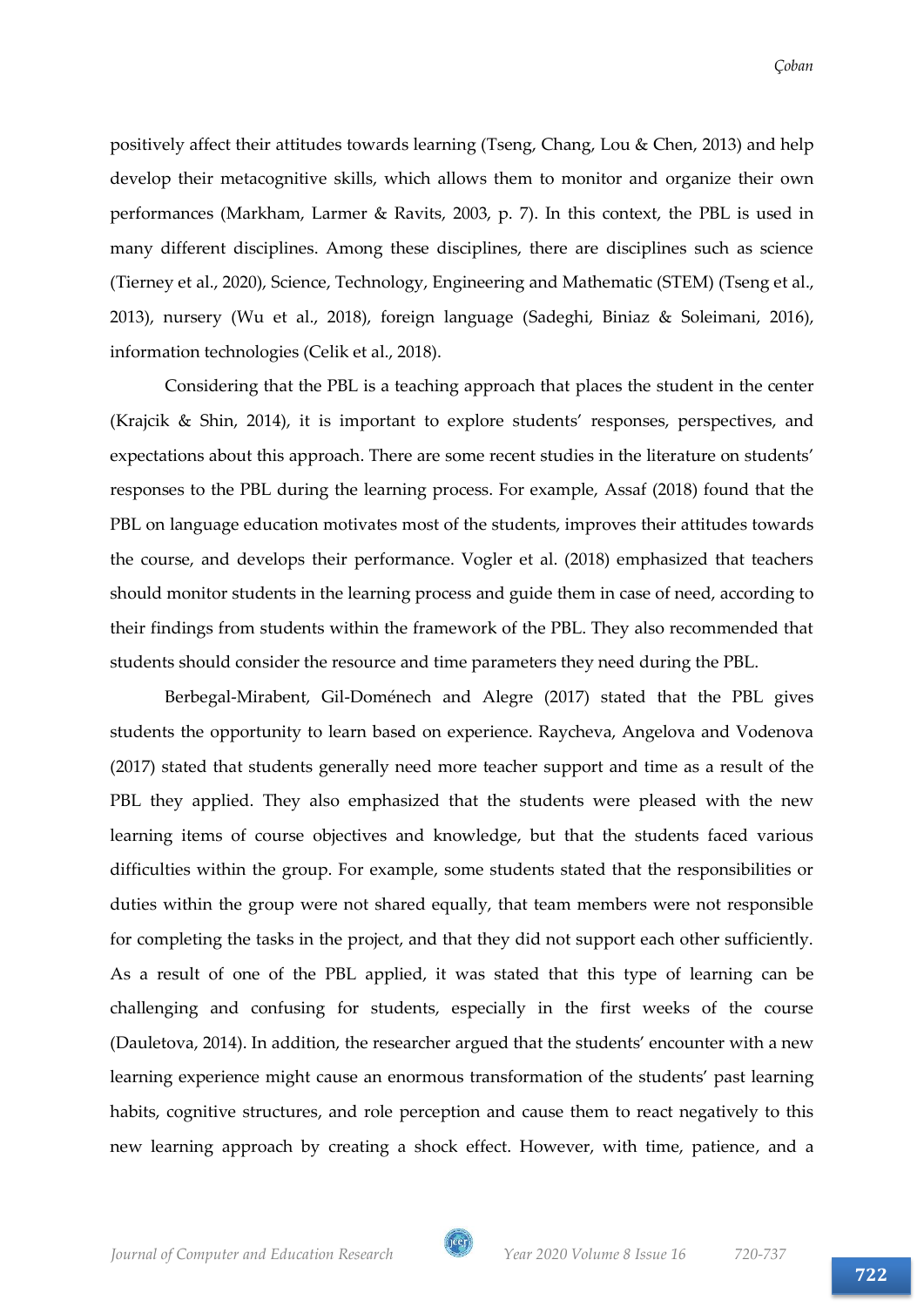positive attitude, the researcher emphasized that students can learn to adopt this alternative teaching approach by overcoming their initial concerns and fears.

Wu et al. (2018) stated that the nursing department students who use e-books in the PBL increased their motivation and performance. However, they found that the new teaching approach increased the cognitive load levels of the students, and accordingly, they should make more efforts in the learning process. Additionally, in the research conducted by Yam and Rossini (2010), some difficulties encountered during the PBL were noted. As a result of the research, it is stated that PBL activities can cause workload problems. They also emphasized that both teachers and students have a lack of experience and need to develop special materials for the out-of-class studying process.

In light of these studies, it is emphasized that more studies should be carried out to evaluate the effectiveness of the PBL (Guo et al., 2020). Therefore, the aim of this study is to reveal the experiences of the prospective teachers who experience the PBL. Accordingly, research questions are formulated as follows:

1) What are the experiences of the prospective teachers regarding the PBL?

2) What are the difficulties of the prospective teachers regarding the PBL?

# **Methodology**

# *Research Model*

In this study, a case study model, one of the qualitative research approaches, was used. Case studies allow a detailed investigation of the data collected on a particular topic. In other words, factors related to a situation (such as environment, individuals, events, processes) are investigated with a holistic approach, and they are focused on how they affect the situation and how they are affected (Yildirim & Simsek, 2008). This research model was used to describe the students' experiences in the PBL process and the problems they encountered in more detail.

# *Participants*

This research was conducted in Turkey's Agri Ibrahim Cecen University, which is one of the easternmost universities. The research participants include 45 fourth grade prospective teachers studying in the Department of Computer Education and Instructional Technologies. The prospective teachers, who were divided into eight study groups (around

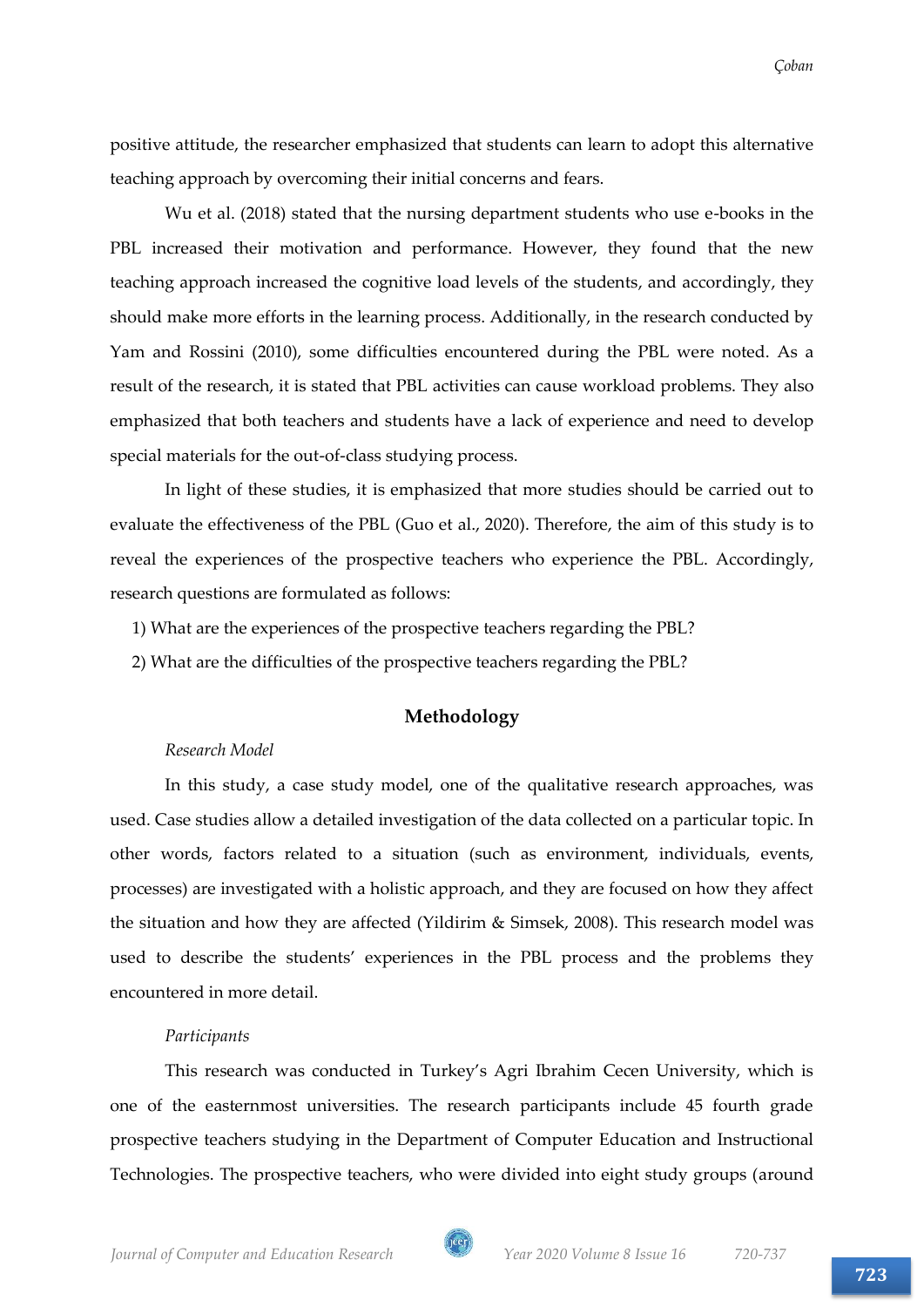5-7 participants in each group) in the spring semester of 2017-2018, were determined using the purposive sampling method. This sampling method was preferred because it gives speed and practicality to the research process (Fraenkel & Wallen, 2000; Yildirim & Simsek, 2008). In addition, this method was chosen due to the product-oriented planning of the learning contents related to the *Multimedia Design and Production* course, which is based on the PBL process. Table 1 shows the details of the participants.

|                     |        | $\sigma$ | $\sigma$ |
|---------------------|--------|----------|----------|
| <b>Group Number</b> | Female | Male     | Total    |
|                     |        |          | 5        |
|                     |        | 2        | 6        |
| З                   |        | 2        | 6        |
| 4                   |        |          | 5        |
| 5                   |        | З        | 5        |
| 6                   |        | 5        | 6        |
|                     | З      |          | 5        |
|                     |        | 6        |          |
| Total               | 23     | 22       | 45       |

**Table 1.** Distribution of participants by group and gender

# *The Role of the Researcher*

In line with his learning and teaching experiences, the researcher takes the role of advising the participants, providing theoretical information about the course, and coordinating the activities related to the projects. In addition, the researcher tries to meet the expectations of the participants regarding the technical, hardware, and other problems they need during the project development process.

# *Research Process*

The study groups took the *Multimedia Design and Production* course, which is offered four hours a week (2 hours of theory, 2 hours of practice), with the curriculum guidance detailed in Table 2. The syllabus prepared by the researcher and covering 14 weeks was based on the *ADDIE* design model, a system-based approach model, which is also defined as the core model, and it is characterized by this abbreviation because it consists of the initials of the **A**nalysis, **D**esign, **D**evelopment, **I**mplementation, and **E**valuation phases (Danks, 2011).

In the analysis phase of the model, the current situation is analyzed, and the source of the problem is identified. In the design phase, the most appropriate solution strategies are determined by using the information obtained in the analysis process. During the

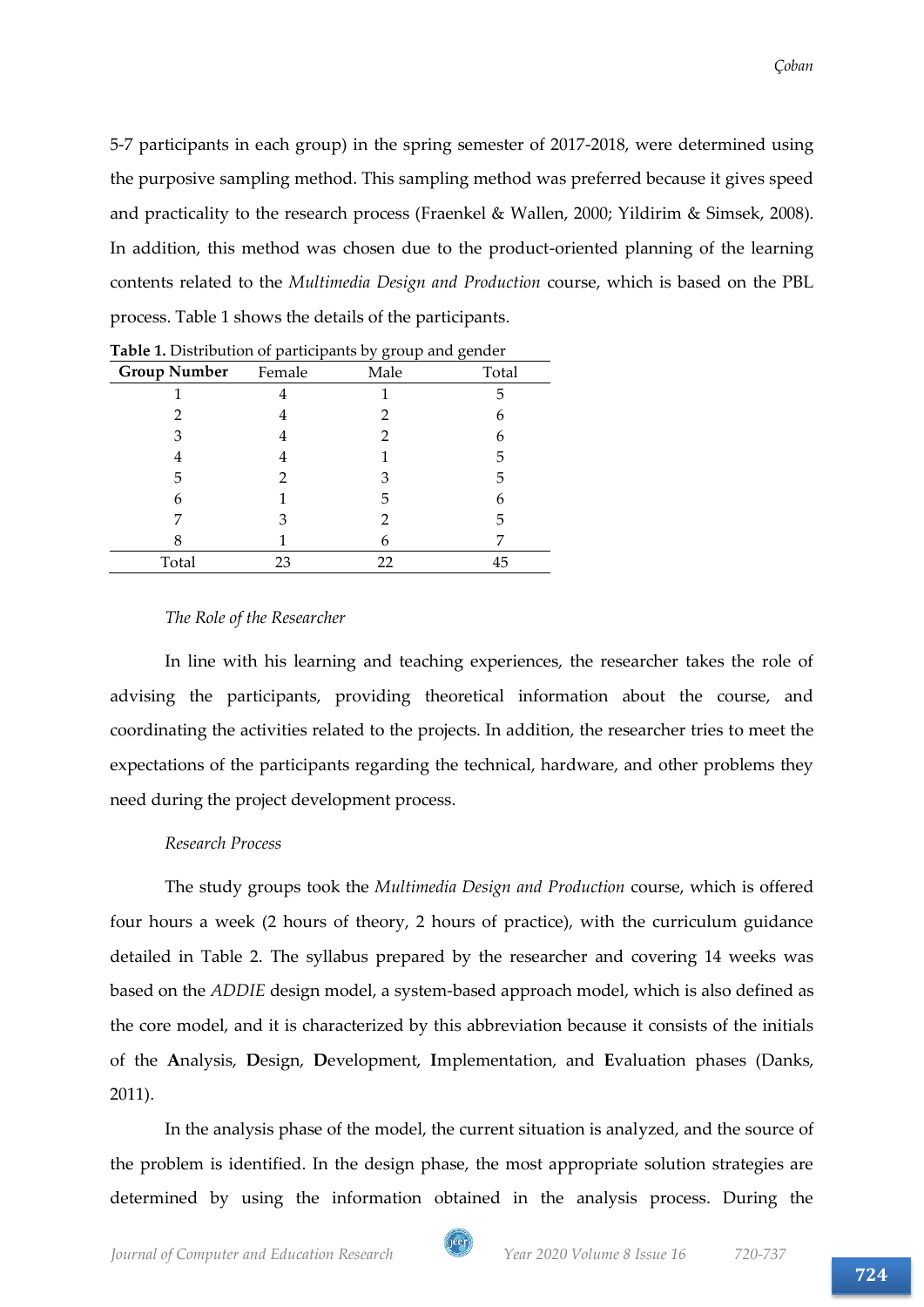development phase, the product decided on at the design phase is developed by using the tools and resources determined. During the implementation phase, the developed product is applied to the target audience. In the final phase, the evaluation phase, the extent to which the product developed meets the specified targets is tested. In this context, the evaluation phase is directly related to other phases (Arkun, 2007).

**Table 2.** Syllabus for multimedia design and production course

| Week   | <b>Unit Title</b>                                             | <b>Tasks</b>                                   |
|--------|---------------------------------------------------------------|------------------------------------------------|
| Week_1 | Meeting, working on the syllabus                              | Provision of the syllabus, introduction        |
|        |                                                               | of resources.                                  |
| Week_2 | Multimedia theories and approaches                            | Presentation of the instructor.                |
|        | Multimedia design principles                                  |                                                |
|        | Cognitive load theory and principles                          |                                                |
|        | Presentation of sample projects                               |                                                |
| Week_3 | Introduction of some software that can be                     | Displaying video and other resources           |
|        | prepared multimedia<br>• Unity 3D software                    | on the Internet.                               |
|        | • Augmented Reality (Augmented reality                        | Presentation of the project preparation        |
|        | technology), Vuforia, Aurasma, Metaio,                        | draft to the students.                         |
|        | and Build software                                            |                                                |
|        | · Promotion of Virtual Reality, HTC Vive,                     |                                                |
|        | and other hardware                                            |                                                |
|        | · 360° video software                                         |                                                |
|        | • Virtual worlds                                              |                                                |
|        | • Adobe Flash software<br>• Ulead Video Studio (Video editing |                                                |
|        | software)                                                     |                                                |
|        | • 3D Studio Max modeling software                             |                                                |
|        | • Blender 3D modeling software                                |                                                |
| Week_4 | Multimedia project preparation process                        | Task 1: Adding the needs analysis to           |
|        | PHASE-1                                                       | the report.                                    |
|        | Analysis phase                                                |                                                |
|        | • Needs analysis                                              |                                                |
| Week_5 | Multimedia project preparation process<br>PHASE-1             | Task_2: Adding the pre-post analysis           |
|        | Analysis phase                                                | and target audience analysis to the<br>report. |
|        | Pre-post analysis                                             |                                                |
|        | Audience analysis                                             |                                                |
| Week 6 | Multimedia project preparation process                        | Task_3: Task_3: Adding technology              |
|        | PHASE-1                                                       | analysis, task analysis, setting goals         |
|        | Analysis phase                                                | and environment analysis processes to          |
|        |                                                               | the report.                                    |
|        | Technology analysis                                           |                                                |
|        | Task analysis<br>Setting goals                                |                                                |

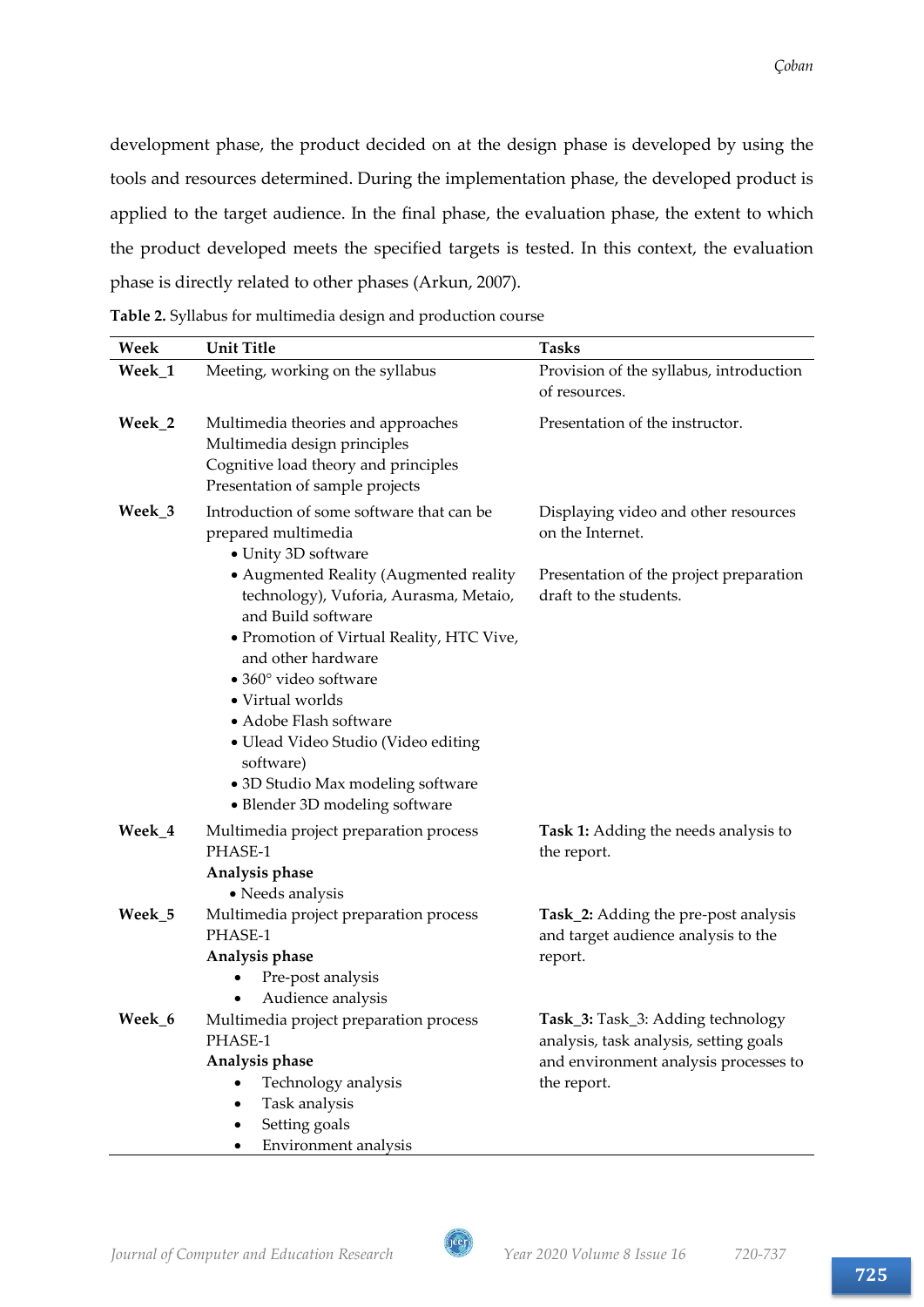| Week_7  | Multimedia project preparation process<br>PHASE-2<br>Design phase<br>Determining the strategies for the<br>development process<br>Drafting the project<br>Determination of properties of multimedia<br>Creating the contents | Task _4: Submitting the activity<br>schedule to the instructor and adding<br>it to the project report.                                 |  |
|---------|------------------------------------------------------------------------------------------------------------------------------------------------------------------------------------------------------------------------------|----------------------------------------------------------------------------------------------------------------------------------------|--|
| Week_8  | Multimedia project preparation process<br>PHASE-2<br>Design phase                                                                                                                                                            | Task _5: Creating the template of the<br>design process and adding it to the<br>report.                                                |  |
| Week_9  | Multimedia project preparation process<br>PHASE-3<br>Development phase                                                                                                                                                       | Development and follow-up of the<br>project, providing necessary support<br>and feedback.                                              |  |
| Week_10 | Multimedia project preparation process<br>PHASE-3<br>Development phase                                                                                                                                                       | Development and follow-up of the<br>project, providing necessary support<br>and feedback.                                              |  |
| Week_11 | Multimedia project preparation process<br>PHASE-3<br>Development phase                                                                                                                                                       | Task _6: Sharing and presenting the<br>developed product.<br>Providing product feedback/<br>corrections by the instructor.             |  |
| Week_12 | Multimedia project preparation process<br>PHASE-4<br><b>Implementation phase</b>                                                                                                                                             | Task _7: Implementation of the<br>developed product to the target<br>audience.                                                         |  |
| Week_13 | Multimedia project preparation process<br>PHASE-5<br><b>Evaluation phase</b>                                                                                                                                                 | Task _8: Obtaining and interpreting<br>the results of the target audience (such<br>as satisfaction, attitude, opinion,<br>experience). |  |
| Week 14 | <b>FINAL EXAMINATION</b>                                                                                                                                                                                                     |                                                                                                                                        |  |

(Delivery of the project report and e-portfolio files to the instructor)

The study groups followed the syllabus given to them at the beginning of the semester and developed multimedia teaching materials. The prospective teachers worked in cooperation in the working group to which they belonged. In this context, they freely choose the software offered to them in collaboration during the development process of multimedia materials. Participants generally developed multimedia materials using the *Unity 3D* game engine. In addition, as the group members benefit from ready-made models, they have designed and developed multimedia components (such as audio, graphics, video, animation, coding). In Figure 1, some screenshots related to the products developed by the prospective teachers are seen.

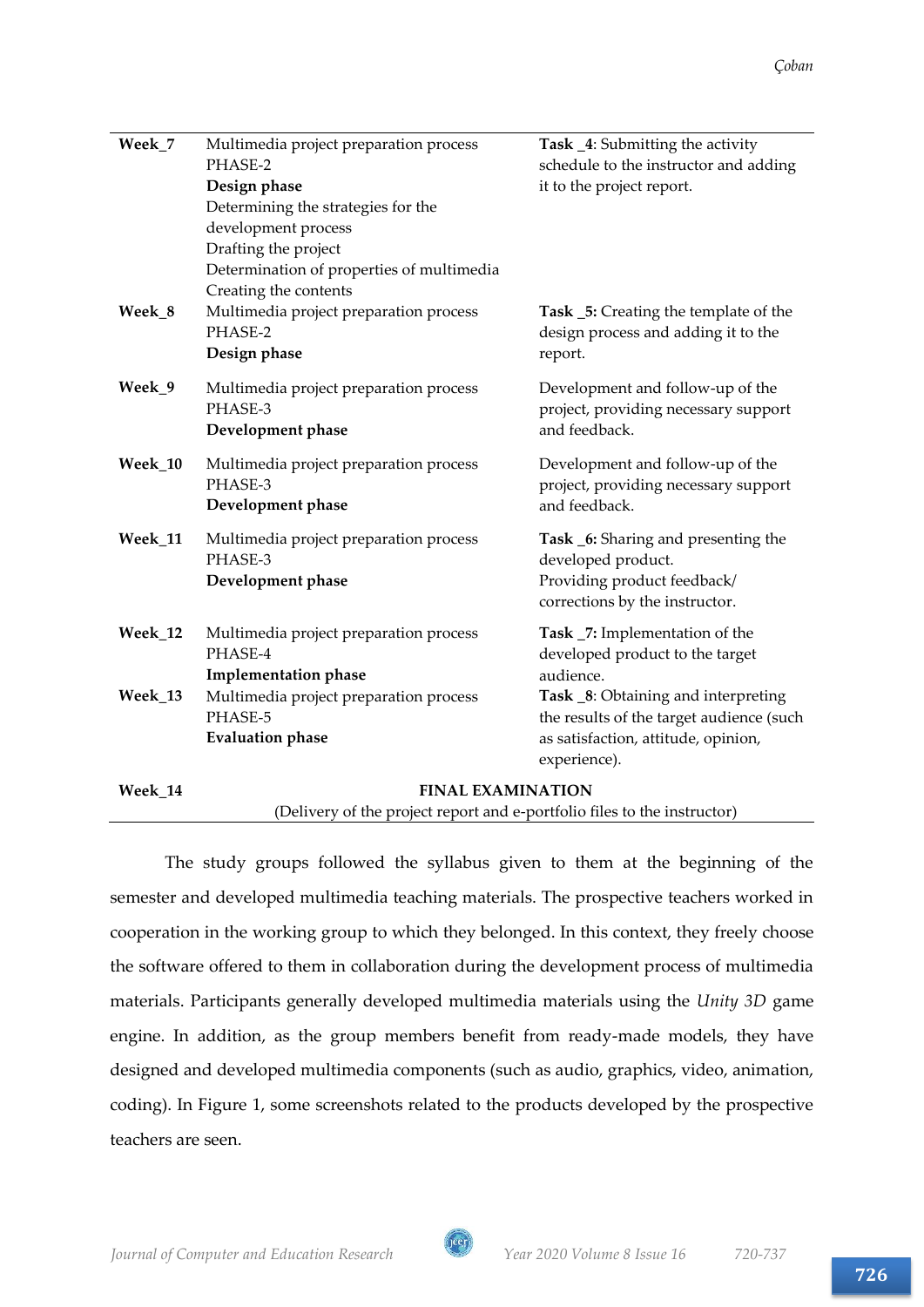

**Figure 1.** Some design examples of developed products

The processes related to the projects carried out by the groups were evaluated weekly by the researcher and kept as an electronic portfolio (e-portfolio) for assessment and grading. An e-portfolio is considered to be an effective method for students to develop different learning styles, especially in courses based on information technologies (Polat & Kose, 2013). It is also emphasized that evaluating the content of a project-based course with traditional

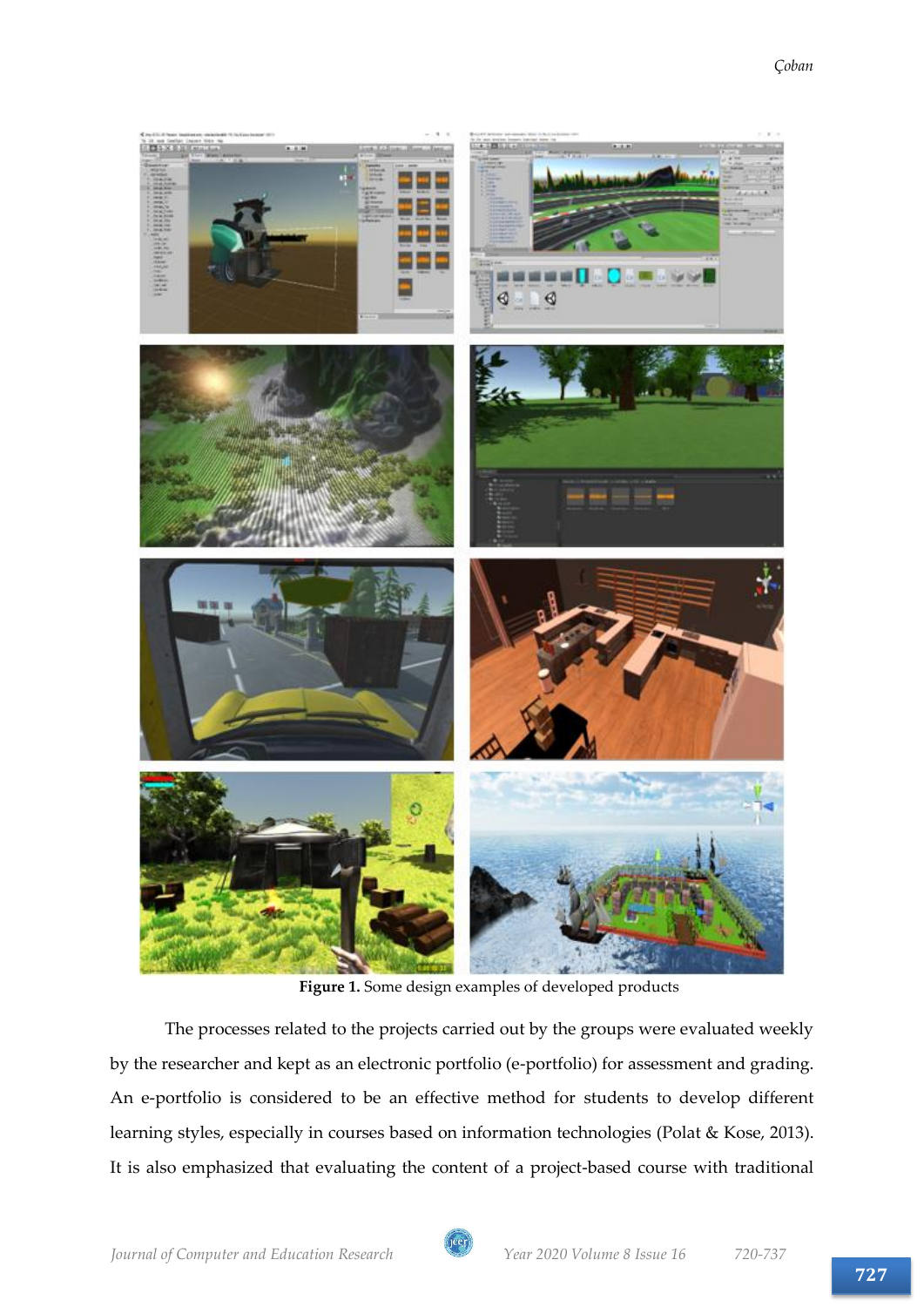methods will not be an effective method (Frank & Barzilai, 2004; Gulbahar & Tinmaz, 2006). For this reason, the e-portfolio assessment method was used to evaluate the achievement levels of the groups. At the end of the PBL, qualitative data were collected from the participants. The data collection process took approximately 50 minutes.

#### *Data Collection Tool*

A structured interview form developed by the researcher was used as a data collection tool in the study. There are open-ended questions in the form. The form is presented in Appendix 1. This form was used to give individuals the opportunity to express their ideas, feelings, and problems on a particular subject in-depth, to reveal differences between individuals in groups more clearly and to obtain in-depth data (Rabiee, 2004; Hannan, 2007). The form was developed in line with the research questions. At the end of the study, participants were asked to answer four questions on the form.

The form was examined by two peers and a field expert and rearranged in line with the feedback received. In addition, for the validity of the form, an interview was conducted with two prospective teachers who were determined randomly among the study groups. During the interview process, the readability of the questions in the form and whether or not appropriate answers were obtained for the research questions were tested.

#### *Data Analysis*

The research data were analyzed by the content analysis method. The main purpose of this method is to reveal the concepts and relationships to explain the data further. In this method, the data are categorized, organized in a logical way, and themes that can explain the data are obtained (Miles & Huberman, 1994; Yildirim & Simsek, 2008). The data obtained from the participants were categorized, organized according to the research questions, and presented by visualizing with summary tables. In the process of coding the data, *Cohen Kappa*'s value, which is also regarded as the inter-rater reliability calculation, was used (Cohen, 1968). The necessary assistance was received from a faculty member in the department to calculate the *Cohen Kappa* value. This value was calculated as 0.82 regarding inter-rater reliability. In this context, it can be said that the coding process is reliable.

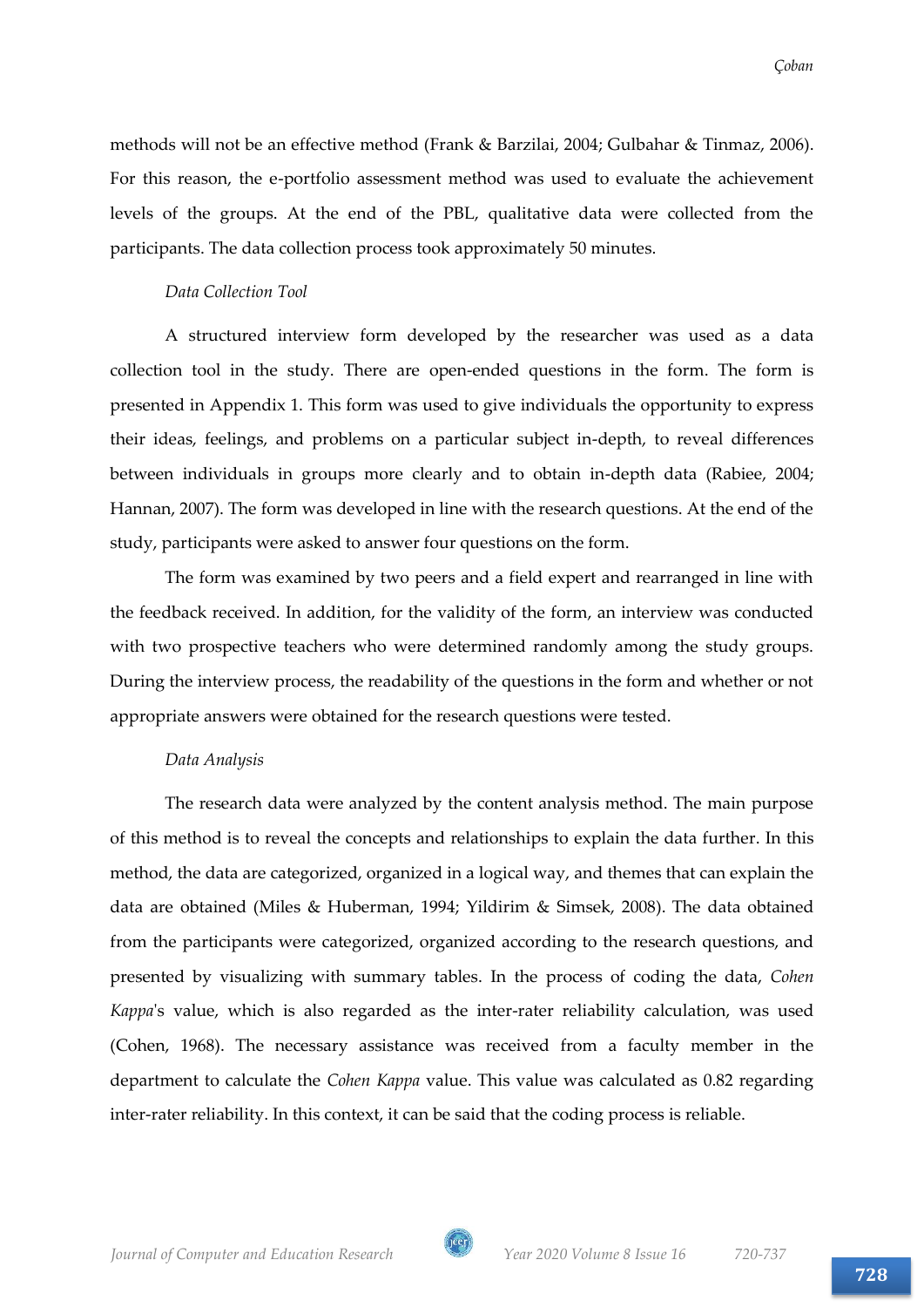# **Findings**

# *Experiences of the Prospective Teachers Regarding the PBL*

According to the results, most of the prospective teachers emphasized that they are satisfied that the training method given with the PBL is practical and that the PBL should be based on in the learning process. In addition, the prospective teachers stated that the PBL gives the opportunity to collaborate, leads them to research, associate their current field knowledge with real-life, improve their skills, and it is a fun method of education. The category, code, and frequency information obtained in line with the experiences of the prospective teachers are presented in Table 3.

|                                                                                             | Category | Code                                          |    |
|---------------------------------------------------------------------------------------------|----------|-----------------------------------------------|----|
|                                                                                             | Positive | Practical                                     | 12 |
|                                                                                             |          | Opportunity for cooperation                   | 10 |
| Experiences of the prospective<br>teachers<br>about the<br>lesson<br>conducted with the PBL |          | Referring students to research                | 9  |
|                                                                                             |          | Fun                                           | 9  |
|                                                                                             |          | Improving learning                            | 8  |
|                                                                                             |          | Providing permanent knowledge                 | 7  |
|                                                                                             |          | Student-centered                              | 5  |
|                                                                                             |          | Connected to real life                        | 4  |
|                                                                                             |          | Productive role of students                   | 4  |
|                                                                                             |          | Providing self-confidence                     | 3  |
|                                                                                             |          | Assigning responsibility                      | 2  |
|                                                                                             |          | Opportunity for a product-oriented evaluation | 2  |
|                                                                                             | Negative | Limited time                                  | 9  |
|                                                                                             |          | Difficulty in sharing tasks                   | 8  |
|                                                                                             |          | Lack of getting enough support                | 4  |

**Table 3.** The prospective teachers' experiences

Reference was given to the relevant opinion by using the codes "M (Male)" and "F (Female)" instead of the real names of the prospective teachers. For example, "G1\_F3" represents the third female prospective teacher in Group 1. The prospective teachers stated that they were mostly pleased with the fact that the course was practice-based and collaborated with other group members. Some prospective teachers reflected their experiences about this situation as follows:

> *"The project-based learning offers a more permanent learning experience since it is done by applying, seeing, observing, that is, being actively present at all phases of activities…"* **[G3\_F2].**

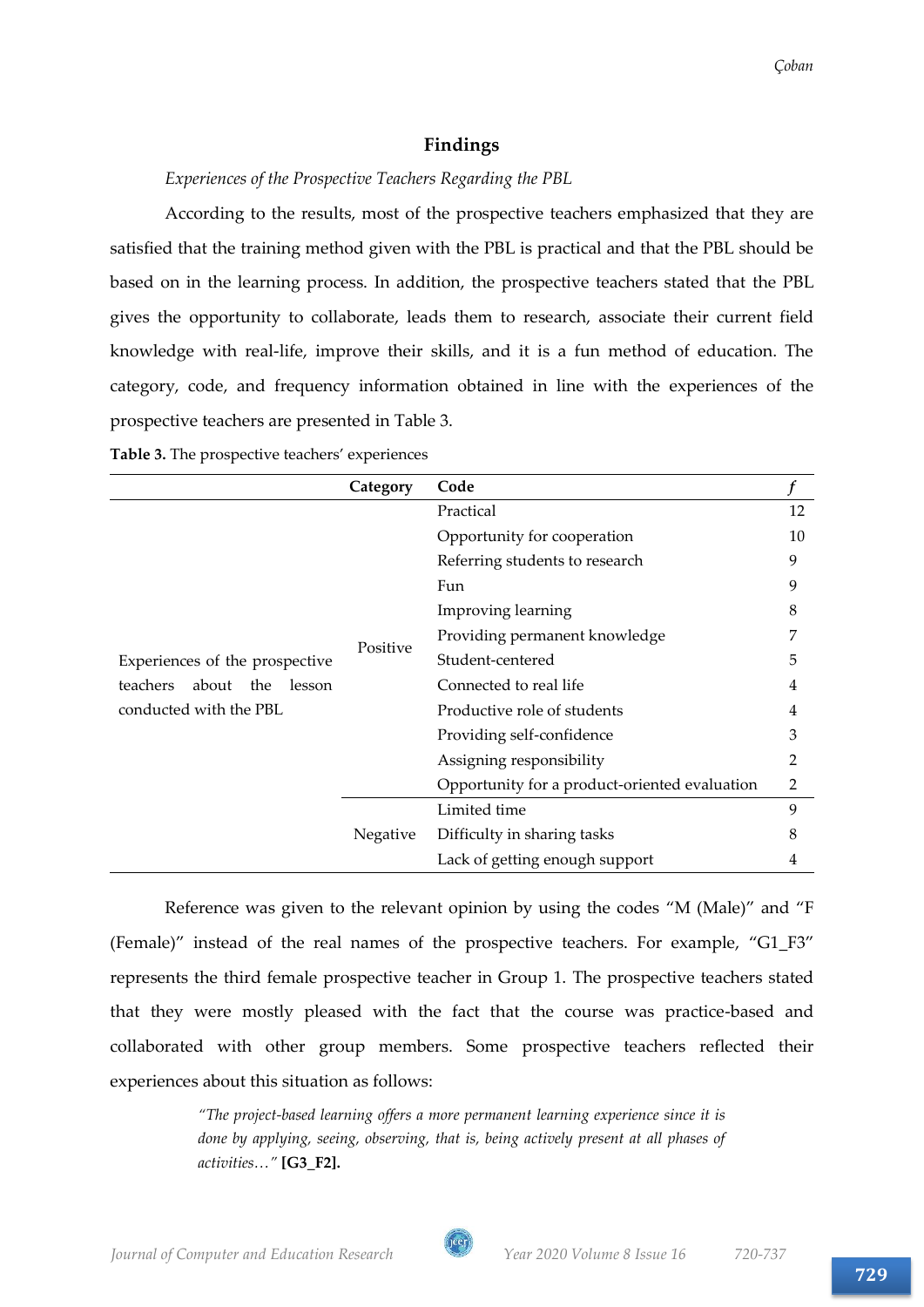*"We learned by discovering and researching. That's why our learning was more permanent. We also gained the ability to collaborate and work with the group… "*  **[G1\_F4].**

*"The course was not boring. The lesson was conducted efficiently by having fun and active participation in the lesson. In addition, our social responsibility awareness has evolved during the project development process…"* **[G8\_M4].**

Additionally, some prospective teachers stated negative opinions regarding the PBL. They especially complained about not having enough time in the project development process. In addition, prospective teachers emphasized that group members were not responsible and fair in the process related to their tasks, sometimes there were conflicts among the group members, and this situation negatively affected the project development process. Some prospective teachers expressed their opinions and experiences as follows:

> *"We couldn't find enough time in the project development process…"* **[G2\_M1].** *"It is disadvantageous that the project process is done as a group because every individual may not be able to do their task. This causes the project to fail…"*  **[G4\_M1].**

> *"… They take the easy way out of the course and leave the load on other group members."* **[G5\_F2].**

The prospective teachers suggested that the PBL experience improves learning processes, ensures that information is permanent, and gives them a sense of self-confidence and responsibility. They were also pleased to obtain a concrete product at the end of the process.

# *Difficulties Experienced by the Prospective Teachers in the PBL*

The prospective teachers, especially in the PBL, complained about not finding enough resources, not being able to cooperate within the group, and the limited time allocated for the PBL process. They also faced various technical and hardware challenges and stressed that more support should be provided to address these challenges. The category, code, and frequency values of the prospective teachers' difficulties are presented in Table 4.

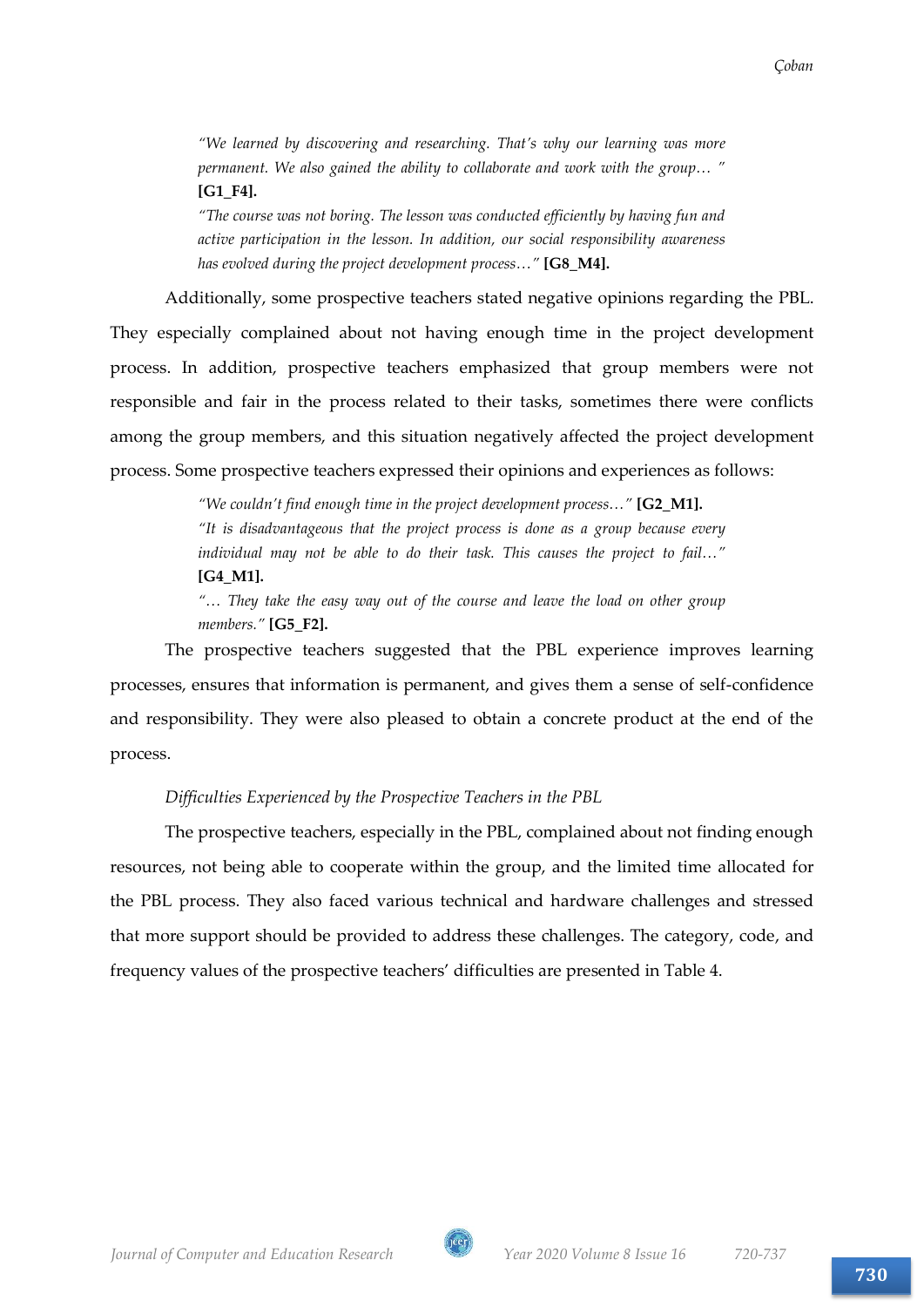|                                                                        | Category       | Code                                                |   |
|------------------------------------------------------------------------|----------------|-----------------------------------------------------|---|
|                                                                        |                | Inability of finding enough resources               | 8 |
|                                                                        |                | Failure to cooperate and coordinate in the group    | 7 |
| Difficulties experienced in<br>the PBL                                 |                | Limited time                                        | 6 |
|                                                                        |                | Technical problems (such as coding, design)         | 4 |
|                                                                        | Causes of      | Experiencing the PBL process for the first time     | 3 |
|                                                                        | difficulties   | Using unlearned programs for the first time         | З |
|                                                                        |                | Not getting enough support                          | 3 |
|                                                                        |                | Inability to generate new ideas                     | 3 |
|                                                                        |                | Passiveness of the instructor                       | 2 |
|                                                                        |                | Difficult data collection process                   | 2 |
| The phases of the PBL in<br>which the difficulties were<br>experienced | Analysis       | Not finding new ideas                               | 6 |
|                                                                        |                | Lack of information about the PBL                   | 2 |
|                                                                        | Design         | Failure to cooperate and coordinate in the group    | 4 |
|                                                                        |                | Not finding new ideas                               | 4 |
|                                                                        | Development    | Failure to cooperate and coordinate in the group    | 4 |
|                                                                        |                | Not finding enough resources                        | 3 |
|                                                                        |                | Lack of technical knowledge                         | 3 |
|                                                                        | Implementation | Not getting official permission for the application | 8 |
|                                                                        |                | Technical problems (such as running the software)   | 2 |
|                                                                        | Evaluation     | Limited time                                        | 1 |

**Table 4.** Difficulties experienced by the prospective teachers

It is significant to note that there are problems related to resources, time, and cooperation among the difficulties experienced by the prospective teachers. Some prospective teachers reflected their experiences on these difficulties as follows:

> *"While we were researching, we couldn't reach the resources we were looking for…"*  **[G1\_M1].** *"Coordination and distribution of tasks among group members was a very troublesome process."* **[G6\_M2].** *"Sometimes, there were parts that we could not manage due to lack of time."* **[G7\_F1].**

The difficulties the prospective teachers had during the PBL process were also analyzed according to the phases of the *ADDIE* model. In this context, it was observed that especially the factors of not being able to generate new ideas and not being able to cooperate among the group members stand out. In addition, it was observed that the candidates were not satisfied with the official procedures they encountered during the implementation of the developed multimedia projects. Some prospective teachers highlighted their experiences regarding these difficulties as follows:

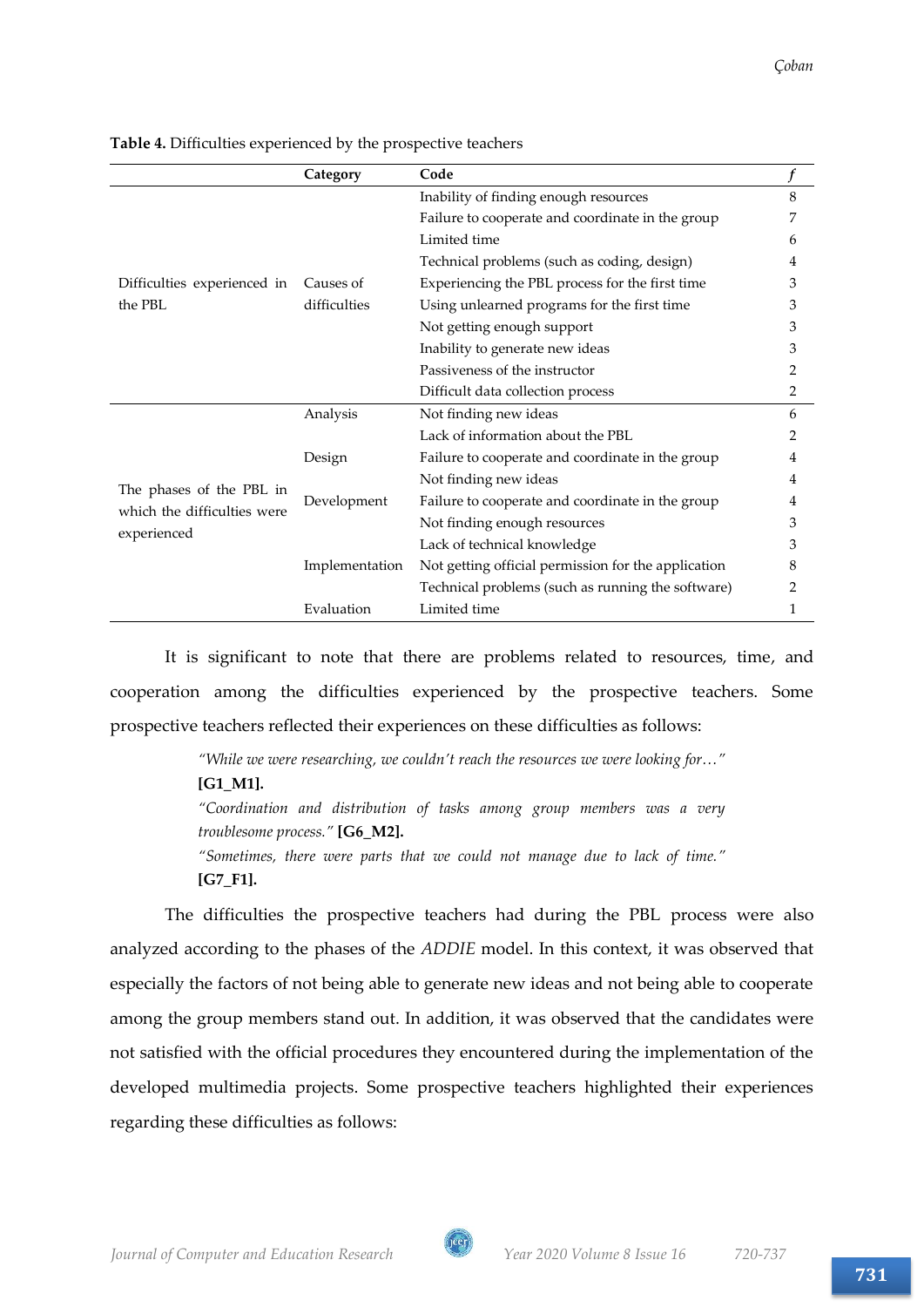*"I had a hard time in the analysis phase because when creating new applications, new designs, and new ideas, people inevitably have some unexpected difficulties..."*  **[G7\_M2].**

*"We had difficulties in the development and implementation phases because we could not get permission from the schools to conduct practice..."* [G2\_F3].

According to the results, it was observed that the prospective teachers are dissatisfied with their first experience of a project making process. In this context, they faced technical problems and complained about not getting enough support. In addition, only one prospective teacher's complaint about the time shortage was noticed during the evaluation phase because it was determined that prospective teachers generally do not encounter difficulties in the evaluation phase.

# **Discussion and Conclusion**

The aim of this study is to determine the opinions and experiences of the prospective information technologies teachers regarding the PBL. As a result of the research, the vast majority of the participants adopted the PBL. Particularly, the fact that the learning process is practical and consists of group-based activities is seen to have a positive effect on the positive experiences of the participants. The results are similar to the findings of some studies in the literature (Berbegal-Mirabent et al., 2017; Raycheva et al., 2017; Assaf, 2018; Guo et al., 2020). The constructivist approach allows for active learning, and students' participation in research activities according to their learning speed can be a reason for this situation (Chisanu et al., 2012). In addition, given that students generally take courses with theoretical content, it is stated that participation in applied activities is an important variable in students' satisfaction (Chisanu et al., 2012). There are constructivist and cooperative learning activities in the nature of the PBL. In this context, the PBL experiences are considered as an important acquisition for the prospective teachers in the project group to work together on a project or a problem and learn new information together (Whatley, 2012). The fact that the PBL gave the opportunity to these features was thought to be effective in that the participants were satisfied with the practical and group-based activities.

Although the PBL has positive effects, the vast majority of the participants experienced various difficulties. Difficulties such as not finding sufficient resources, not being able to provide cooperation and coordination in the group, complaining about time,

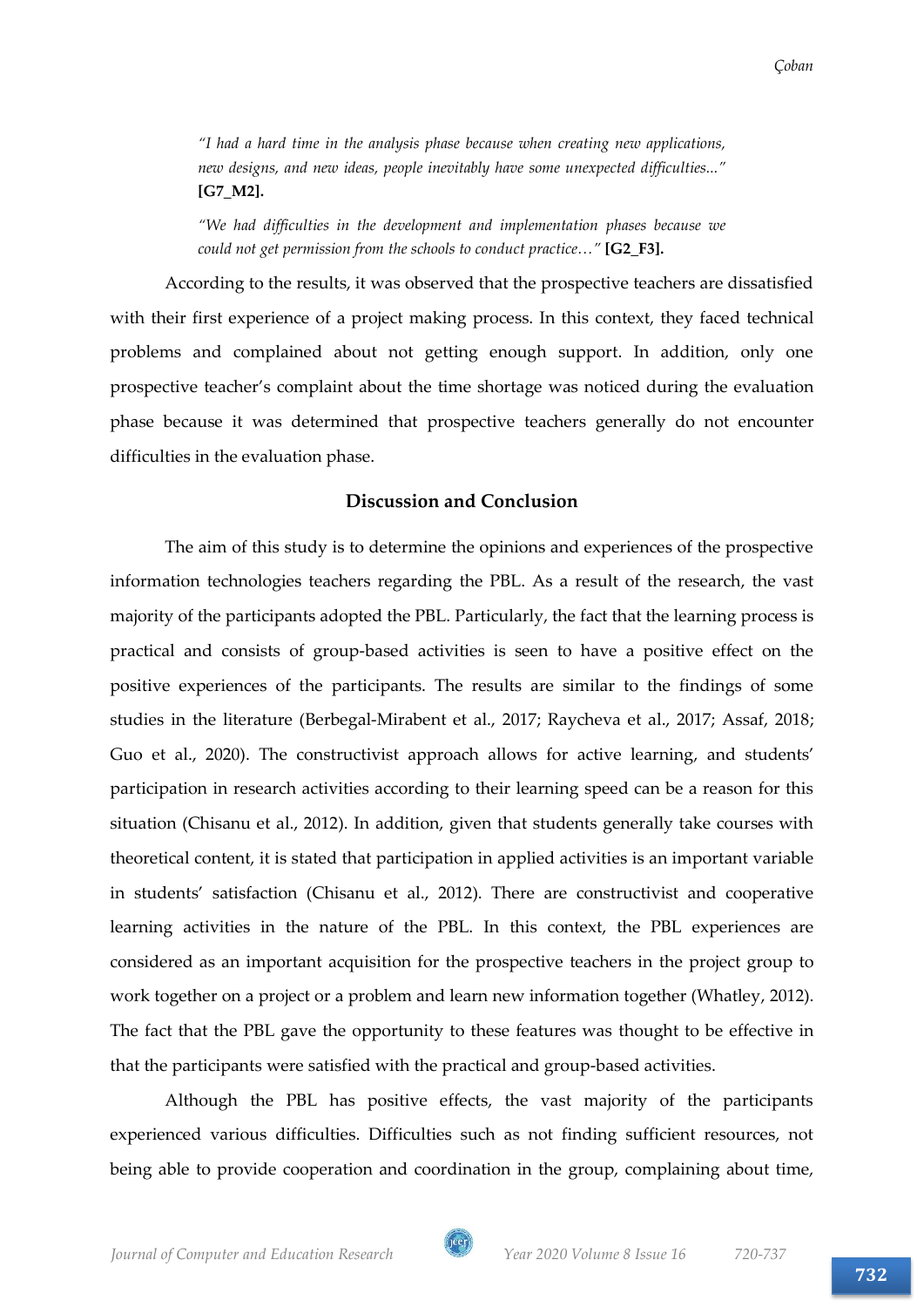generating new ideas, and not getting official permission for implementation are the prominent factors. It is argued that these problems play a dominant role in some studies in the literature (Yam & Rossini, 2010; Dauletova, 2014; Vogler et al., 2018; Raycheva et al., 2017). In this context, it can be argued that these factors arising in the application of the PBL in the process of learning and teaching are among continuous problems. It can be argued that different learning habits caused by the individual characteristics of the participants are effective in experiencing these difficulties. The reason for this is that prospective teachers are not sufficiently coordinated in group activities and that they encounter difficulties in the process of dividing the tasks among group members. In addition, prospective teachers' lack of resources in solving problems may be due to their lack of knowledge, as well as the instructor's lack of feedback and support in the process.

As a result, this study shows that prospective teachers' attitudes towards PBL reflect positively. This method will be effective and useful in the learning process if solutions related to negativities, such as resource, time, and within-group coordination, are resolved during the implementation phase of the PBL. Accordingly, it may be useful to consider the following suggestions:

- The evaluation of the group members can be used as a method to clarify whether the group members participate equally and fairly in the activities to be held during the learning process.
- The fact that the instructors play a more active role in the context of resources and support by examining and following the project process in more depth can make the PBL process more effective.
- The concentration of students in researches to meet their own knowledge gaps in the production of new ideas can help use time effectively in the PBL process.
- In the implementation process, especially public institutions can play a role in the implementation of more flexible and faster formal procedures followed in research in educational activities.

Although the results obtained from this study are adopted as a satisfying, exciting, and continuing teaching approach in the eyes of the students, the study contains some limitations. First of all, the course included in the research is a compulsory one. Secondly, the

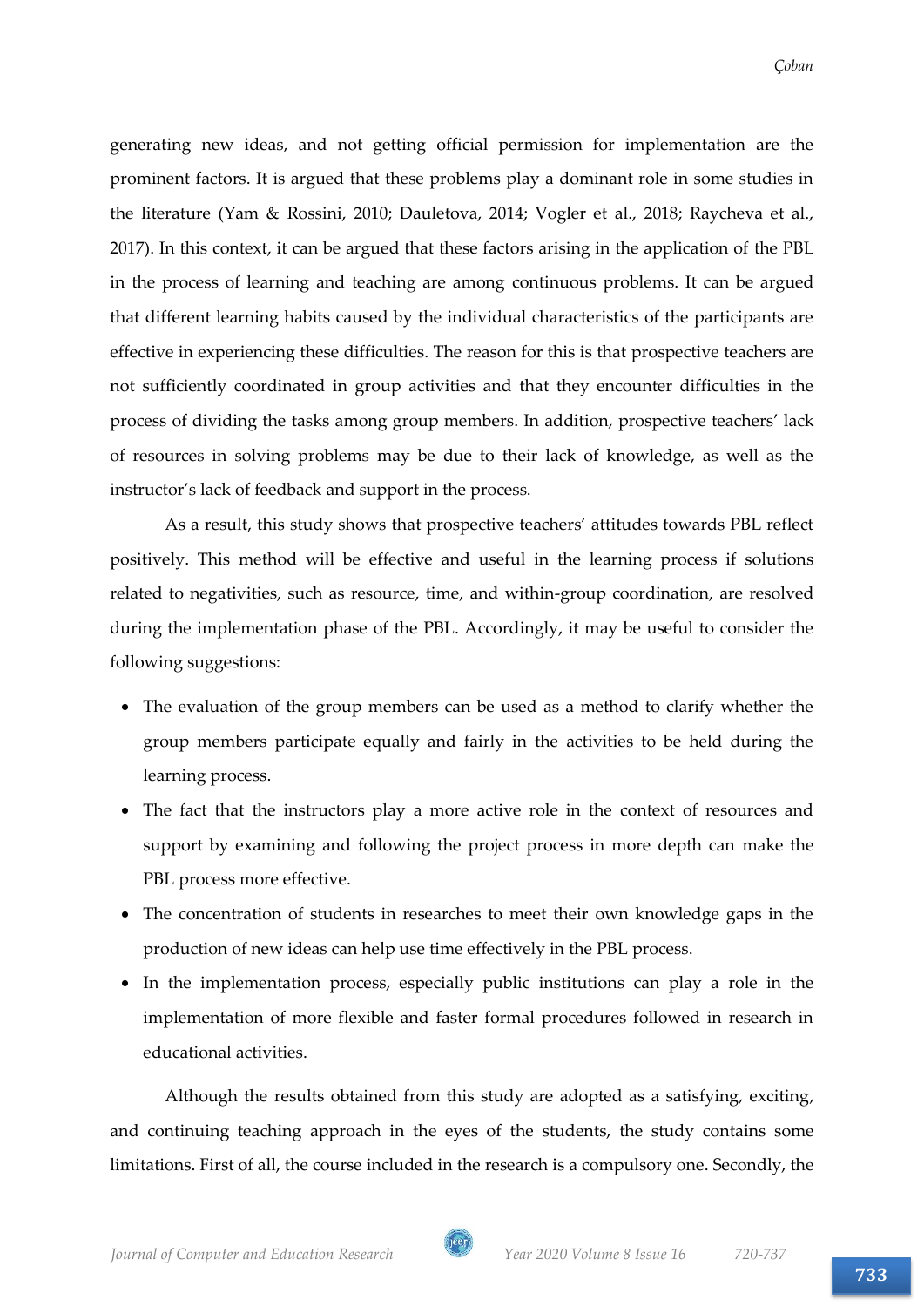number of students in the study groups is not equal. In addition, the lecturer who taught the course also took part in the research. However, the results of the research are important in terms of presenting findings of the effectiveness and efficiency of the teaching method of the PBL. In this direction, experimental researches based on a different group and course contents to investigate the effectiveness of the PBL can help to obtain more detailed results.

*Acknowledgement*

*The data used in this study was confirmed by the researcher that it belongs to the years before 2020.*

*Authorship Contribution Statement*

*Murat ÇOBAN: Conceptualization, providing of software, teaching process, design of the work, literature search, data collection, data analysis, data interpretation, writing - review and editing.*

# **References**

- Ahmad, C. N. C., Ching, W. C., Yahaya, A., & Abdullah, M. F. N. L. (2015). Relationship between constructivist learning environments and educational facility in science classrooms. *Procedia-Social and Behavioral Sciences*, *191*, 1952-1957.
- Apaydın, Z., & Kandemir, M. (2017). The effect of active learning approach jigsaw ii technique on student attitudes relating to science 4th grade science course. *Journal of Computer and Education Research, 5*(10), 317-334. 10.18009/jcer.336175
- Arkun, S. (2007). *A study on development process of a multimedia learning environment, according to ADDIE model and students' opinion on the environment* (Unpublished master's thesis). Hacettepe University, Ankara.
- Assaf, D. (2018). Motivating language learners during times of crisis through project-based learning: Filming activities at the arab international university (AIU). *Theory and Practice in Language Studies, 8*(12), 1649-1657. https://doi.org/10.17507/tpls.0812.10.
- Bell, S. (2010). Project-based learning for the 21st century: Skills for the future. *The Clearing House, 83*(2), 39-43.
- Bender, W. N. (2012). *Project-based learning: Differentiating instruction for the 21st century* (1st ed.). Thousand Oaks, CA: Corwin.
- Berbegal-Mirabent, J., Gil-Doménech, D., & Alegre, I. (2017). Where to locate? A projectbased learning activity for a graduate-level course on operations management. *International Journal of Engineering Education, 33*(5), 1586-1597.
- Celik, H. C., Ertas, H., & İlhan, A. (2018). The impact of project-based learning on achievement and student views: The case of AutoCAD programming course. *Journal of Education and Learning, 7*(6), 67-80. https://doi.org/10.5539/jel.v7n6p67.

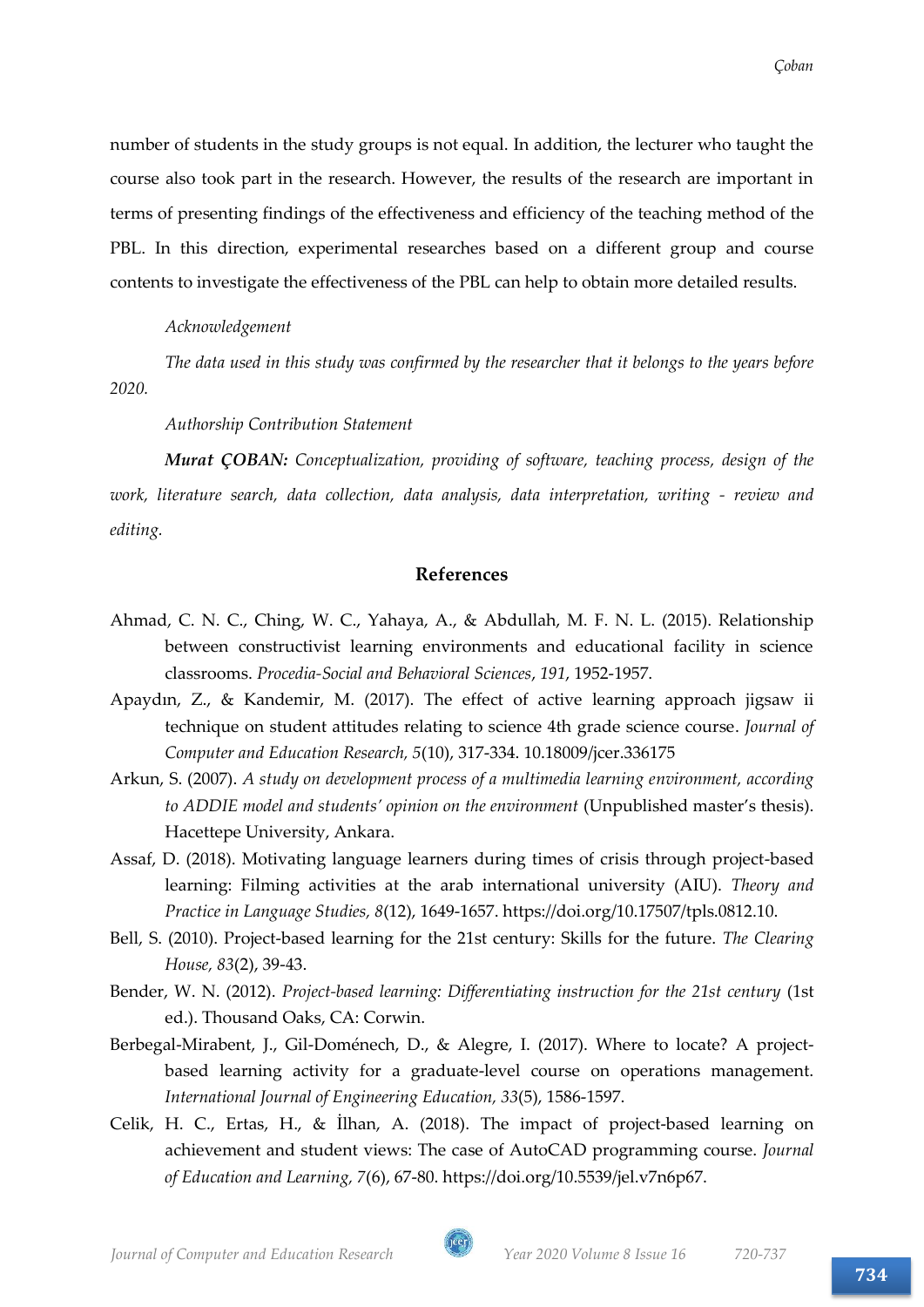- Chen, C. H., & Yang, Y. C. (2019). Revisiting the effects of project-based learning on students' academic achievement: A meta-analysis investigating moderators. *Educational Research Review*, *26*, 71-81. https://doi.org/10.1016/j.edurev.2018.11.001
- Chisanu, J., Sumalee, C., Issara, K., & Charuni, S. (2012). Design and develop of constructivist learning environment on learning management system. *Procedia-Social and Behavioral Sciences, 46,* 3426-3430. https://doi.org/10.1016/j.sbspro.2012.06.078
- Cohen, J. (1968). Weighted kappa: nominal scale agreement provision for scaled disagreement or partial credit. *Psychological Bulletin, 70*(4), 213-220.
- Danks, S. (2011). The ADDIE model: Designing, evaluating instructional coach effectiveness. *ASQ Primary and Secondary Education Brief*, *4*(5), 1-6.
- Dauletova, V. (2014). Expanding omani learners' horizons through project-based learning: A case study. *Business and Professional Communication Quarterly, 77*(2), 183-203.
- Doppelt, Y. (2003). Implementation and assessment of project-based learning in a flexible environment. *International journal of Technology and Design Education*, 13, 255-272.
- Fraenkel, J. R., & Wallen, N. E. (2000). *How to design and evaluate research in education (4th Edt.)*. London: McGraw Hill.
- Frank, M., & Barzilai, A. (2004). Integrating alternative assessment in a project-based learning course for preservice science and technology teachers. *Assessment & Evaluation in Higher Education*, *29*(1), 41-61. https://doi.org/10.1080/0260293042000160401
- Gulbahar, Y., & Tinmaz, H. (2006). Implementing project-based learning and e-portfolio assessment in an undergraduate course. *Journal of Research on Technology in Education, 38*(3), 309-327. https://doi.org/10.1080/15391523.2006.10782462
- Guo, P., Saab, N., Post, L. S., & Admiraal, W. (2020). A review of project-based learning in higher education: Student outcomes and measures. *International Journal of Educational Research*, *102*, 101586. https://doi.org/10.1016/j.ijer.2020.101586
- Hannan, A. (2007). *Interviews in education research*. Retrieved June 18, 2020, from https://eclass.aspete.gr/modules/document/file.php/EPPAIK269/UsingInterviewsinEd ucationResearch.pdf.
- Holm, M. (2011). Project-based instruction: A review of the literature on effectiveness in prekindergarten through 12th grade classrooms. *Insight: Rivier Academic Journal*, *7*(2), 1-13.
- Holmes, L. M. (2012). *The effects of project based learning on 21st century skills and no child left behind accountability standards* (Doctoral dissertation). Retrieved from ProQuest Dissertations and Theses database. (3569441).
- Krajcik, J. S., & Czerniak, C. M. (2014). *Teaching science in elementary and middle school: A project-based approach (4th ed.)*. New York, NY: Routledge.
- Krajcik, J. S., & Shin, N. (2014). *Project-based learning. In R. K. Sawyer (Ed.). The Cambridge handbook of the learning sciences* (pp. 275–297). (2nd ed.).
- Lenz, B., Wells, J., & Kingston, S. (2015). *Transforming schools using project-based learning, performance assessment, and common core standards (1st ed.)*. San Francisco, CA: Jossey-Bass.

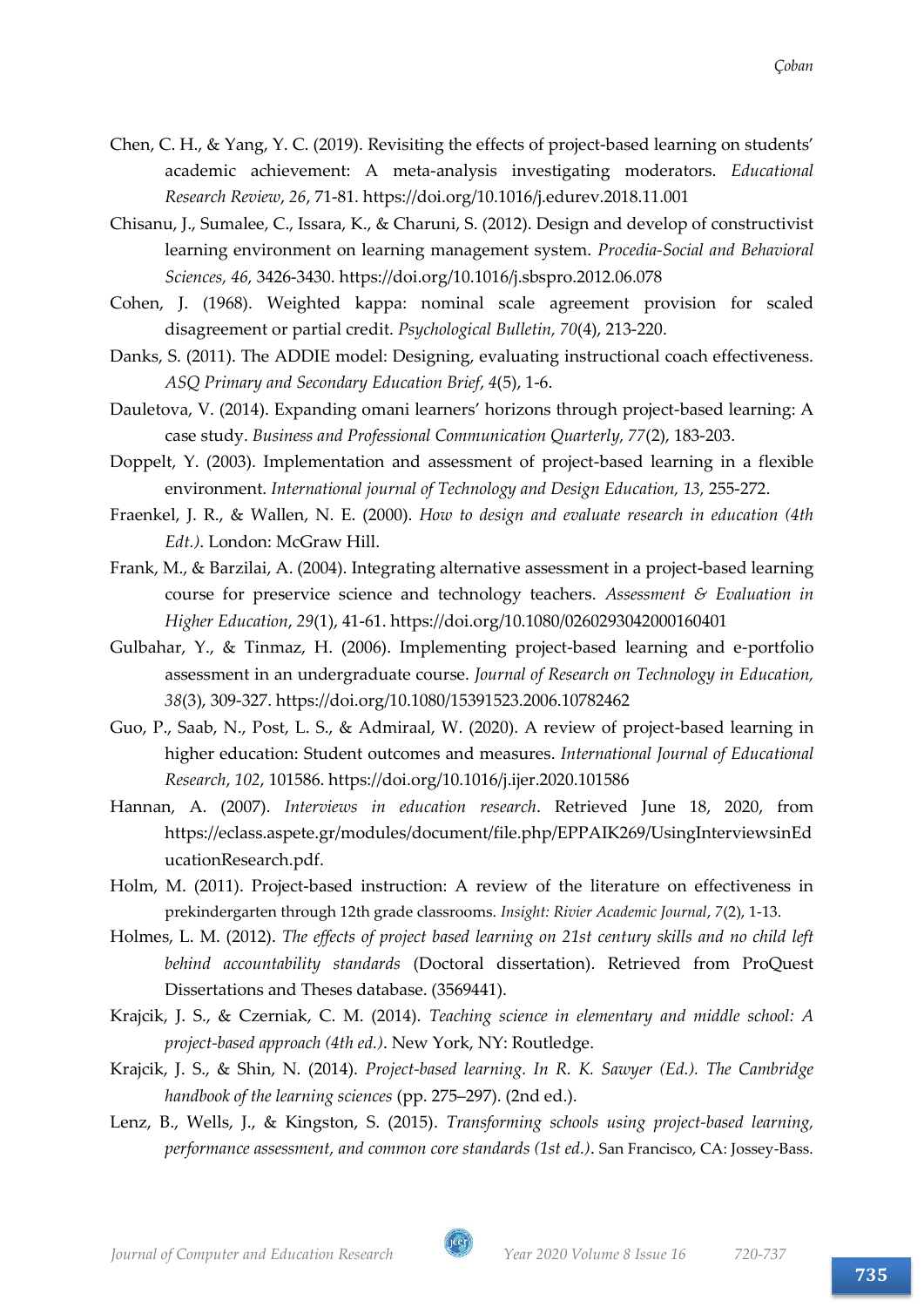- Markham, T., Larmer, J., & Ravitz, J. (2003). *Project based learning handbook: A guide to standards-focused project based learning for middle and high school teachers (2nd ed.)*. Novato, CA: Buck Institute for Education.
- Miles, M, B., & Huberman, A. M. (1994). *Qualitative data analysis: An expanded Sourcebook*. (2nd ed). Thousand Oaks, CA: Sage.
- Polat, M., & Kose, Y. (2013). Perceptions of primary education teachers towards the use of eportfolio as a tool of performance evaluation in schools. *Journal of Computer and Education Research*, *1*(1), 57-82.
- Rabiee, F. (2004). Focus-group interview and data analysis. *Proceedings of the Nutrition Society*, *63*(4), 655-660. https://doi.org/10.1079/PNS2004399
- Raycheva, R. P., Angelova, D. I., & Vodenova, P. M. (2017). Project-based learning in engineering design in bulgaria: expectations, experiments and results. *European Journal of Engineering Education*, *42*(6), 944–961.
- Sadeghi, H., Biniaz, M., & Soleimani, H. (2016). The impact of project-based language learning on Iranian EFL learners comparison/contrast paragraph writing skills. *International Journal of Asian Social Science*, *6*(9), 510-524.
- Saraçoglu, M., & Kahyaoğlu, M. (2018). Examination of secondary school students' scientific inquiry skills perceptions in term of curiosity, motivation and attitude. *Journal of Computer and Education Research*, *6*(12), 358-376. 10.18009/jcer.472673
- Tierney, G., Goodell, A., Nolen, S. B., Lee, N., Whitfield, L., & Abbott, R. D. (2020). (Re) Designing for engagement in a project-based AP environmental science course. *The Journal of Experimental Education, 88*(1), 72-102.
- Tseng, K.-H., Chang, C.-C., Lou, S.-J., & Chen, W.-P. (2013). Attitudes towards science, technology, engineering and mathematics (STEM) in a project-based learning (PjBL) environment. *International Journal of Technology and Design Education*, *23*(1), 87-102.
- Vogler, J. S., Thompson, P., Davis, D. W., Mayfield, B. E., Finley, P. M., & Yasseri, D. (2018). The hard work of soft skills: Augmenting the project-based learning experience with interdisciplinary teamwork. *Instructional Science*, *46*(3), 457-488.
- Whatley, J. (2012). Evaluation of a team project based learning module for developing employability skills. *Issues in Informing Science and Information Technology, 9*, 75-92.
- Wu, T. T., Huang, Y.M., Su, C. Y., Chang, L., & Lu, Y. C. (2018). Application and analysis of a mobile e-book system based on project-based learning in community health nursing practice courses. *Journal of Educational Technology & Society, 21*(4), 143-156. Retrieved September 22, 2020 from https://www.learntechlib.org/p/190831/
- Yam, L. H. S., & Rossini, P. (2010). Effectiveness of project-based learning as a strategy for property education. *Pacific Rim Property Research Journal*, *16*(3), 291-313.
- Yildirim, A., & Simsek, H. (2008). *Qualitative research methods in social sciences*. Ankara Seckin Publications.